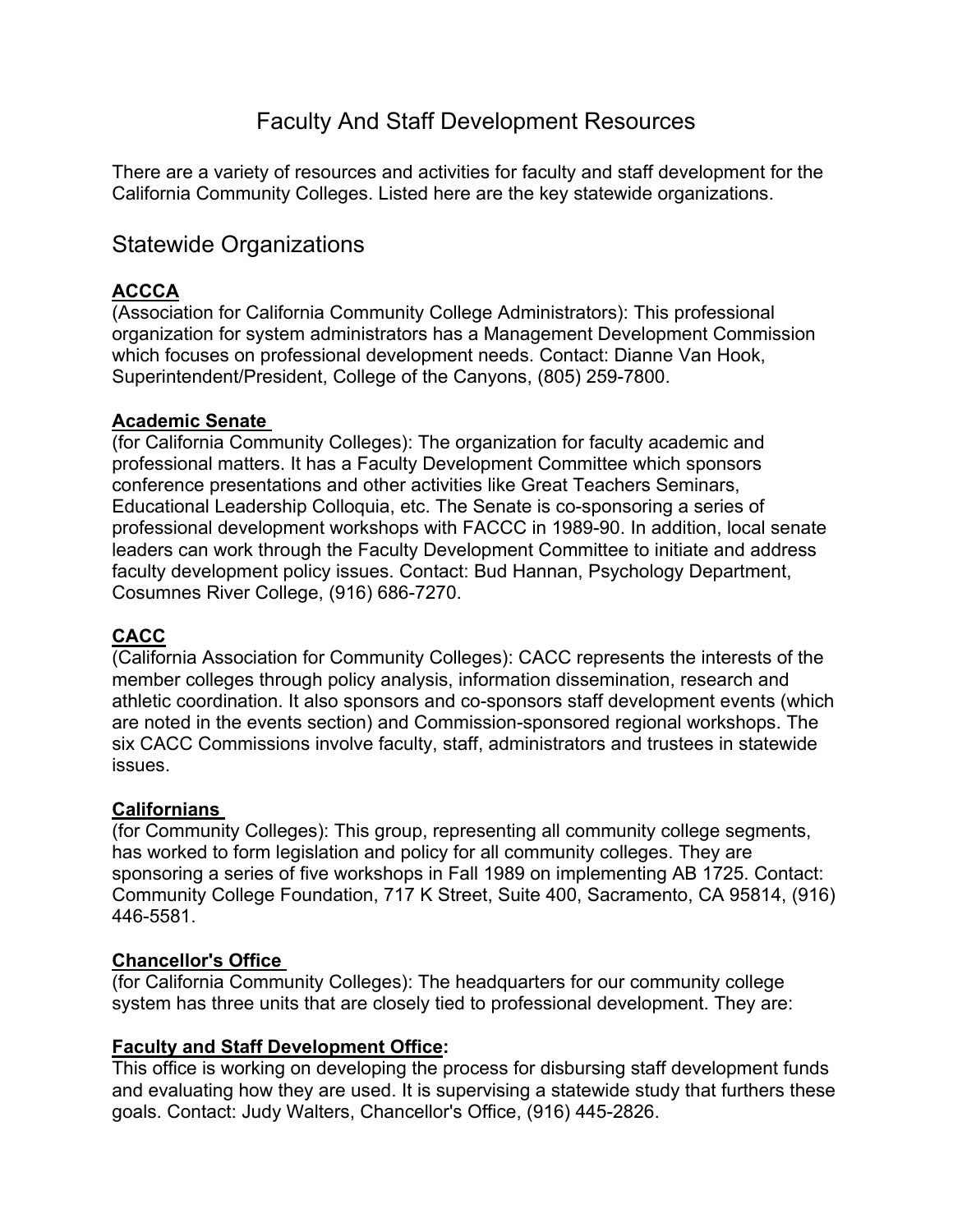## **Flex Calendar Office**:

Fifty-eight colleges now use this staff development delivery system and another 20 are expected to begin in Fall 1990. The process and Title V rules are currently being reviewed. Contact: Tosh Shikasho, Chancellor's Office, (916) 323-4990.

#### **Fund for Instructional Improvement (Fll)**:

This fund disburses approximately \$750,000 annually to support local, regional and statewide projects that focus on teaching improvements and innovations. More funds are being sought for 1990-91. Note the current projects listed below. Contact: LeBaron Woodyard, Chancellor's Office, (916) 445-2826.

## **Intersegmental Coordinating Council (ICC):**

This organization coordinates the work of all segments of education in our state--K-12, CCC, CSU, UC and private institutions. It has an Improvement of Teaching cluster that works toward better professional development and coordination for instruction. Contact: lone Elioff, CIO, Solano Community College, (707) 864-7000 or Mike McHargue, Professional Development, Foothill College, (415) 949-7852.

## **FACCC**

(Faculty Association for California Community Colleges): This group is the Sacramento legislation and lobbying unit for California community college faculty. Many of the recent advances in community college work are a result of FACCC's efforts. It has a staff development committee and is the co-sponsor of the 13 workshops also sponsored by the Academic Senate. Contact: Bud Henry, Business Department, Rancho Santiago College, (714) 667-3000.

#### **4C/SD**

(California Community College Council for Staff Development): This outfit is composed of staff development officers and committees from all segments of our California community colleges. It combines the former NorCal and SoCal groups. It sponsors four regional workshops each year and three statewide conferences--one co-sponsored with CACC, another with ACCCA, a third with NCSPOD West. Contact: Lorraine Barry, Professional Development Officer, College of Marin, (415) 485-9426.

INFONET:Additional important information is available electronically through "InfoNet," the Modesto computer information network. Contact: Jim Locke, College of Marin, (415) 485-9526.

#### **Newsletters:**

Several of the organizations noted here have newsletters which often publish lists of upcoming staff development opportunities. They include ACCCA's AdCom, Academic Senate's Rostrum, CACC's News, FACCC's FACCCTS, and the Institute for Instructional Improvement and Innovation's NewsLater.

#### **Professional Development Academy (of CACC):**

This unit, composed of representatives of all community college constituencies, supports professional development efforts throughout California and coordinates the efforts of each group's staff development work. It cosponsors an annual pre-conference workshop before the CACC gathering and publishes a directory of staff development contacts. Contact: Cindra Smith, Associate Executive Director. CACC, (916) 444-8641.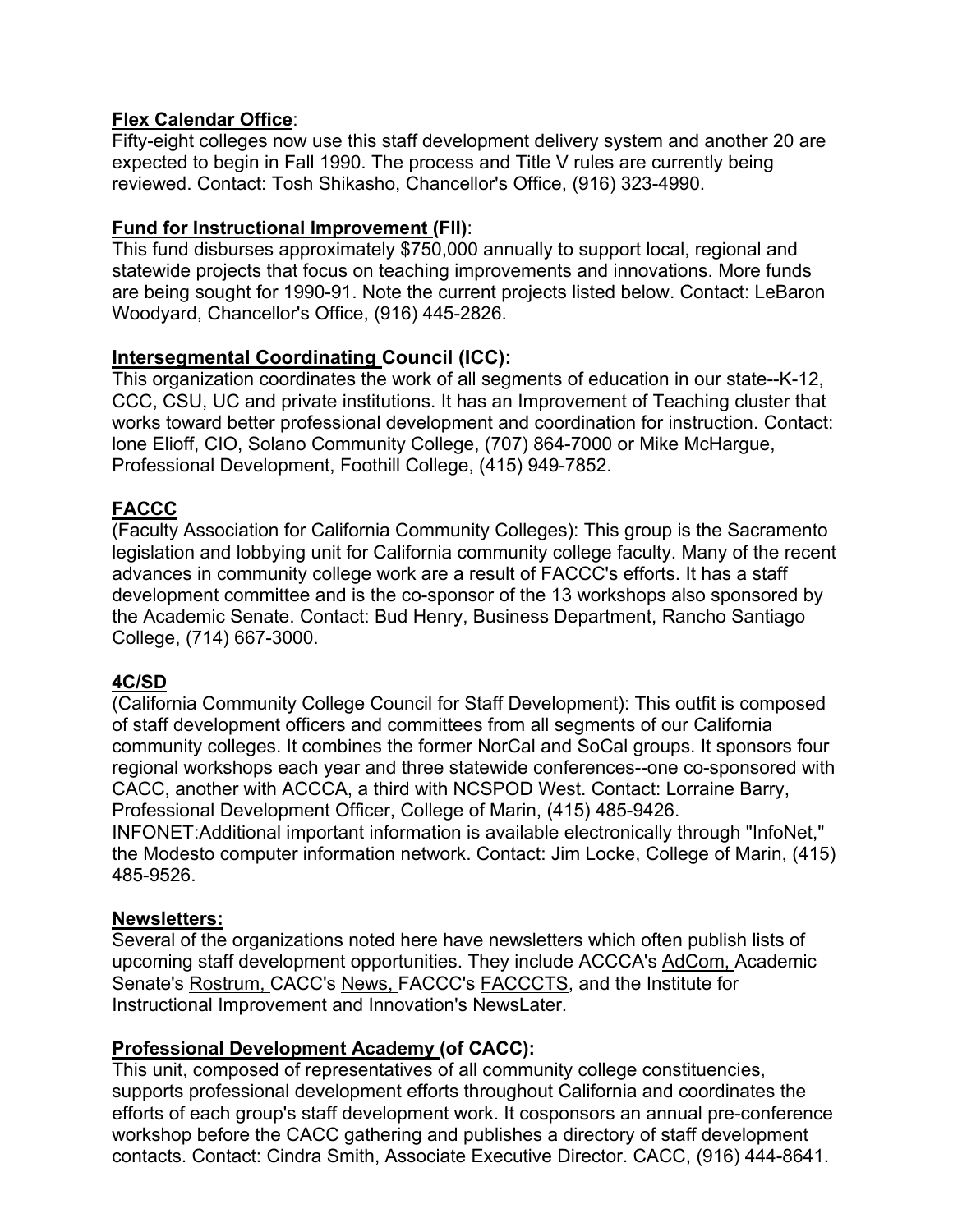## **Staff/Collective Bargaining Training:**

Most collective bargaining units in the state also conduct important professional development training. Contact the appropriate unit.

## **National Organizations**

## **NCSPOD (National Council for Staff, Program and Organization Development):**

This is the national community college professional development outfit. It sponsors an annual convention as well as several regional workshops. Staff development materials are also available. Contact: Gary Filan, NCSPOD Western Region VP, Maricopa Community College, Arizona, (602) 392-2068.

## **NISOD (National Institute for Staff and Organization Development):**

This group publishes regular Innovation Abstracts and sponsors an annual conference on teaching excellence and another on academic leadership. Contact: Suzanne Roueche, NISOD Director, University of Texas, Austin, (512) 471-7545.

## **POD Network (Professional Organization Development Network)**:

This unit has both two and four year institution representatives. It publishes professional development materials and sponsors an annual conference. Contact: Delivie Wright, Teaching and Learning Center, University of Nebraska, Lincoln, NE 68588.

# **Recent F.l.l. Staff Development Projects:**

**ACR 39 (Assembly Concurrent Resolution 39) Rewards for Teaching:** This project drafted a response regarding the status of and need for professional development funding in the California community colleges. It also sponsored several activities that supported AB 1725 Staff Development work in 1989. Contact: Mike McHargue, Professional Development, Foothill College, (415) 949-7852.

**Educational Leadership Colloquia:** This project has sponsored regional/statewide workshops that promoted shared governance and collegiality. .Contact: Toni Forsyth, ELC Coordinator, Los Angeles Southwest College, (213) 777-6254.

## **Faculty Showcases:**

A consortium of Chaffey, Citrus and Mt. SAC colleges in sponsoring two faculty showcase workshops this academic year that highlight model instructional programs. Contact: Pat Rasmussen, Fll Project Director, Citrus College, (818) 914-8825.

**Flex Calendar Evaluation:** This project will gather information on this staff development process and will provide recommendations for the future. It also helps support current local Flex efforts. Contact: Mike McHargue, Professional Development, Foothill College (415) 949-7852.

**Institute for Instructional Improvement and Innovation (fill or "Four Eyes):** This project will support statewide staff development projects through newsletters, a telephone hotline, conference presentations and communications like this one. It will